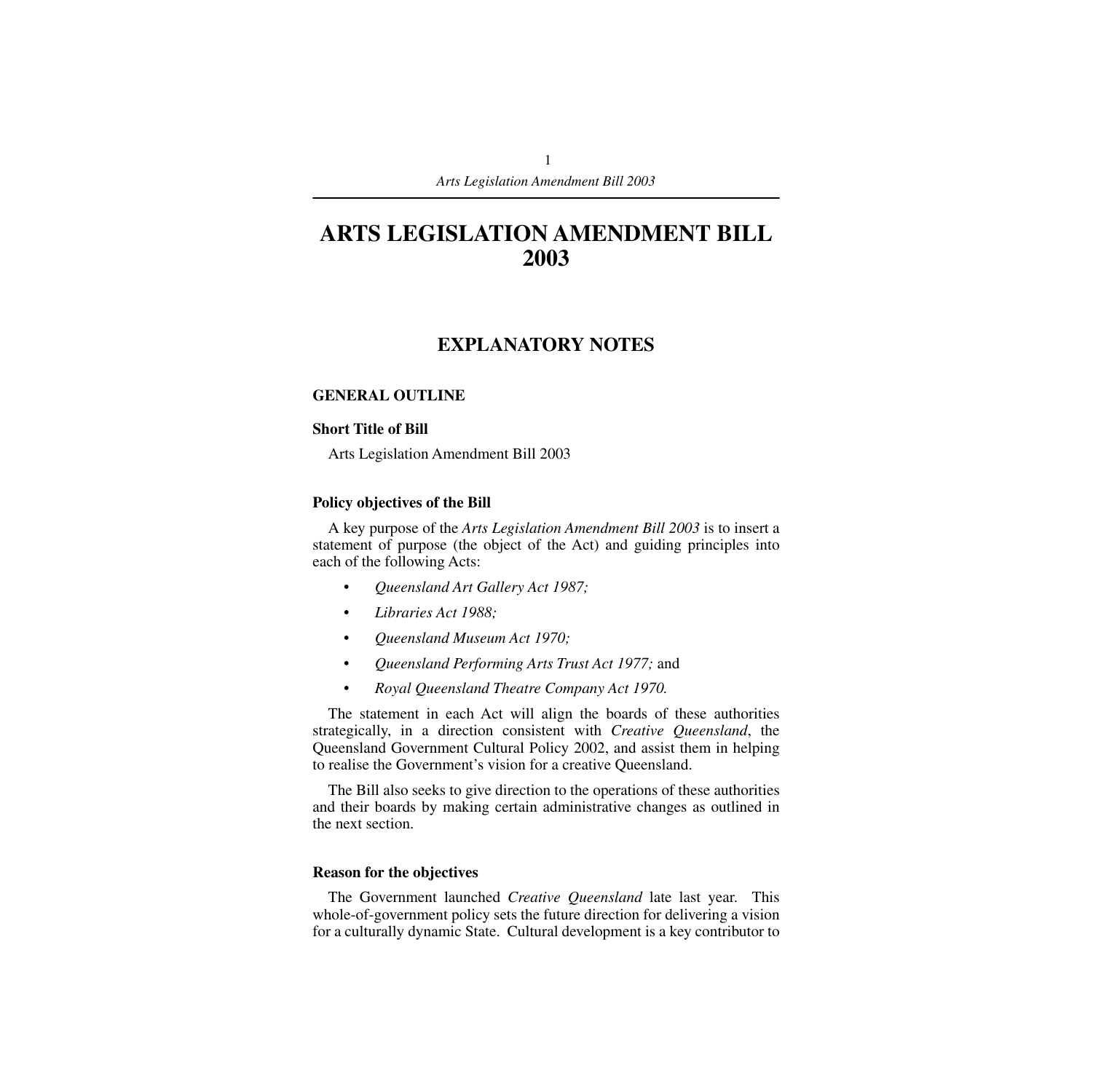the social and economic wellbeing of all Queenslanders, and Queensland's five cultural statutory authorities play a key role in the cultural development of this State.

The Bill will not change the fundamental nature of these Acts. However, the inclusion of a statement of purpose (object of the Act) and guiding principles in each Act will more clearly describe the overarching and ongoing strategic purpose of each of the boards of these authorities, consistent with the *Creative Queensland* policy. That purpose is to contribute to the Government's vision for a creative Queensland by clearly articulating strategic matters of importance to the government. These include being responsive to the needs of regional communities and outer metropolitan areas, supporting children and young people, affirming respect for Aboriginal and Torres Strait Islander cultures, developing diverse audiences, and developing opportunities for international collaboration and for cultural exports.

The Bill also seeks to reduce the maximum term of board member appointments from five to three years. While the Governor in Council has the power to terminate an appointment at any time within the term of the appointment, a maximum term of three years would facilitate, and be seen to enable, the appointment of new members more frequently. This would ensure boards remain dynamic and relevant in a changing business and operational context. Should the government so desire, it will continue to have the power to reappoint board members for consecutive terms.

The Bill further amends each entity's Act to specify a deadline for submitting draft strategic and operational plans of not later than two months before the start of each financial year.

Currently, each board is required to submit to the responsible Minister and Treasurer draft strategic and operational plans not later than four months prior to the start of each financial year. This deadline requires each board to undertake its planning processes well ahead of the period to which the plans apply.

While the revised deadline is intended to aid the authorities' planning, without further amendment to the legislation the opportunity for the responsible Minister and Arts Queensland to make a strategic contribution to these plans would be limited. Accordingly, the Bill also requires each cultural statutory authority to canvass the responsible Minister's views as input to developing the draft plans, rather than this input occurring only after the draft plans have been submitted.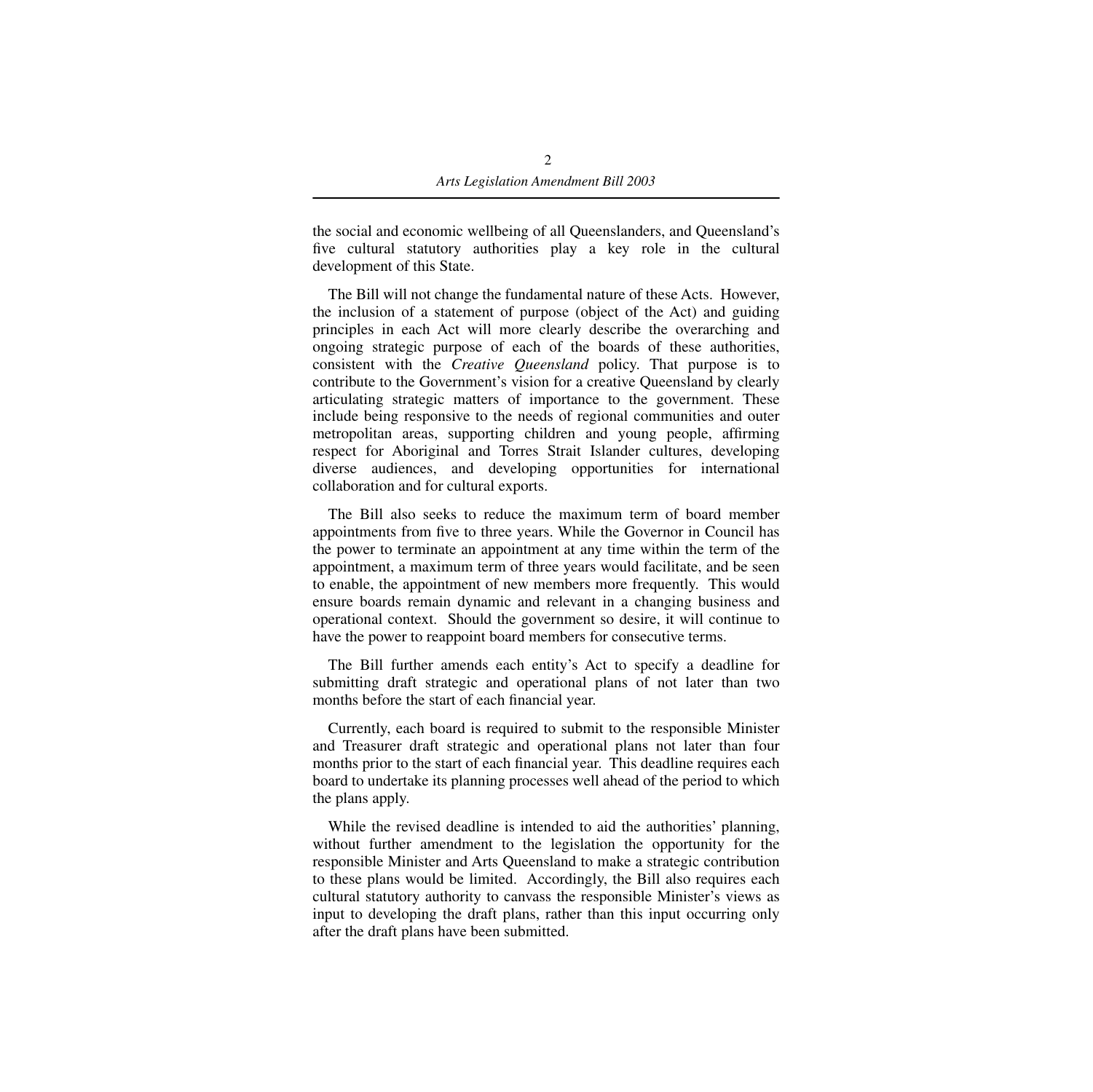In addition, the Bill seeks to confirm 1 January to 31 December as the Queensland Theatre Company's financial year.

The nature of the theatre company's season of performing arts presentations lends itself, in a fiscal and artistic sense, to planning and reporting its financial performance on a calendar-year basis. All of its public programs, user charges and associated operations are premised on operating from 1 January to 31 December. Similar interstate companies operate on a calendar-year basis.

In 1989, the *Royal Queensland Theatre Company Act 1970* was amended to specify that the thirty-first day of December was the last day of the theatre company's financial year. The theatre company has reported its financial results on a calendar year since 1989 and continues to do so. However, the relevant clause was automatically repealed in 1995 as provisions dealing with keeping of accounts, audits and annual reports were removed on the basis that they were dealt with under the *Financial Administration and Audit Act 1977*. Without a clause specifying an alternative financial year, the theatre company's financial year technically reverts to 1 July–30 June, in accordance with the *Financial Administration and Audit Act 1997.*

The Bill also formally changes the name of the theatre company by removing the appellation "Royal". The company has used the name "Queensland Theatre Company" as a trading name for 10 years.

The Bill also seeks to update the terminology in the *Queensland Performing Arts Trust Act 1977* by replacing "Complex" with "Centre" where it appears throughout the Act. While the Queensland Performing Arts Centre has, for some years, been generally referred to as the "Centre", the Act uses the term "Complex".

Finally, the Bill amends the functions of the board under the *Queensland Museum Act 1970*. These amendments expand the description of the museum to become "a museum of science, environment and human achievement" aligning it with the museum's vision and strategic direction. The Bill also ensures that the museum has a legislative basis for undertaking original research, and deletes any reference to the aerodrome at Coomera due to the imminent sale of the property.

### **How the policy objectives will be achieved**

The inclusion of a statement of purpose (the object of the Act) provides each statutory authority with an overarching and ongoing strategic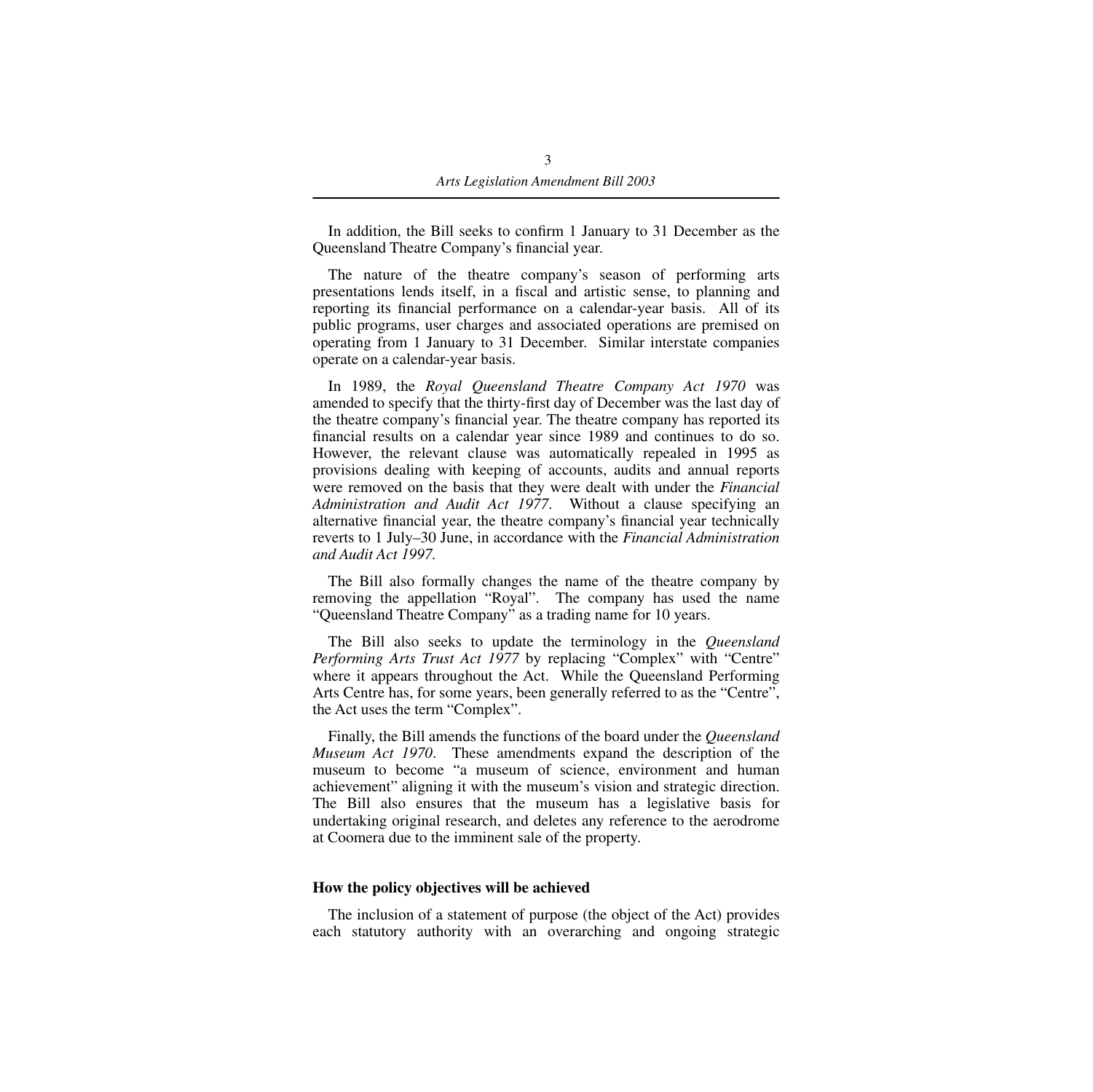direction. The guiding principles provide each board with a direction consistent with *Creative Queensland* and ensure there is clarity about the functions and unique aspects of each entity's operations.

#### **Administrative costs**

The Bill will not generate any increase in costs.

#### **Consistency with Fundamental Legislative Principles**

The *Arts Legislation Amendment Bill 2003* is not considered to infringe any fundamental legislative principles.

#### **Consultation**

There has been ongoing consultation with the boards and management of the five cultural statutory authorities between November 2002 and May 2003. A discussion paper, including potential amendments for consideration was provided to the cultural statutory authorities. Following further consultation with the authorities, drafting instructions on proposed amendments to legislation were provided. Most recently, these authorities have been consulted on the draft Bill.

The Department of the Premier and Cabinet, and Queensland Treasury have been consulted on the scope and findings of the review of the legislation, and on the proposed amendments. The Department of Employment and Training has been consulted on employment and skills development impacts of the proposed amendments and the Office of Rural Communities in the Department of Primary Industries on any associated rural and regional impacts.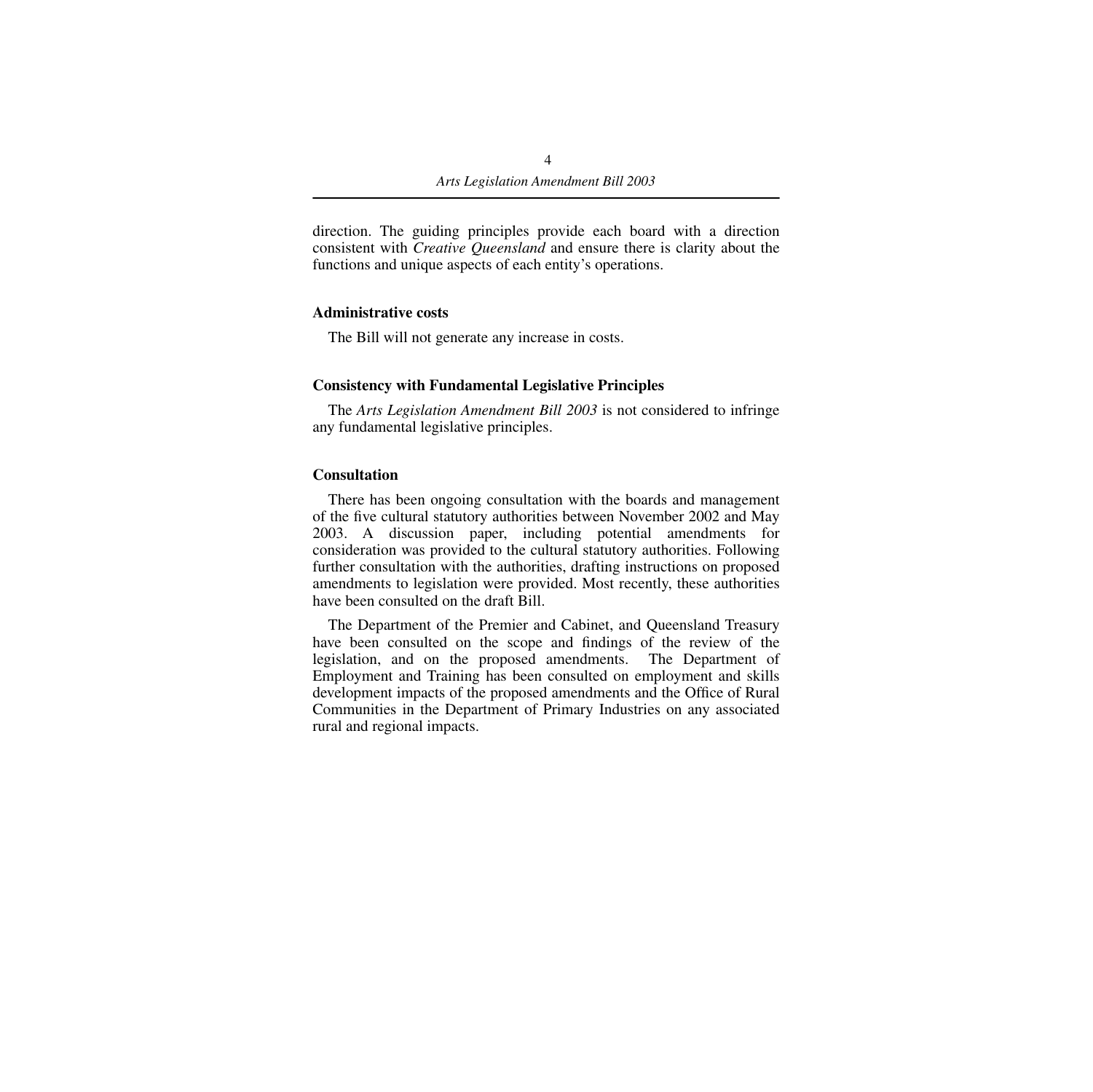# **NOTES ON PROVISIONS**

# **PART 1—PRELIMINARY**

#### **Clause 1 Short Title**

*Clause 1* provides that the Act may be cited as the *Arts Legislation Amendment Act 2003.*

#### **Clause 2—Commencement**

*Clause 2* provides that the Act will commence on a day to be fixed by proclamation.

### **PART 2—AMENDMENT OF LIBRARIES ACT 1988**

#### **Clause 3 Act amended in part 2**

*Clause 3* provides that part 2 amends the *Libraries Act 1988*.

#### **Clause 4 Insertion of new sections 1A and 1B**

*Clause 4* inserts new sections:

 1A—outlines the object of the Act to provide a strategic and generally common focus for the Board of the State Library of Queensland under the Act; and

 1B—provides a number of guiding principles which represent the unique aspects of the State Library of Queensland and which should inform its board's operations.

#### **Clause 5 Amendment of section 11 (Duration of appointment)**

*Clause 5* reduces the maximum term of appointment for board members from 5 years to 3 years. This would facilitate and be seen to enable the appointment of new members more frequently to ensure the board remains dynamic. Further to this amendment, refer to *clause 8* of the Amendment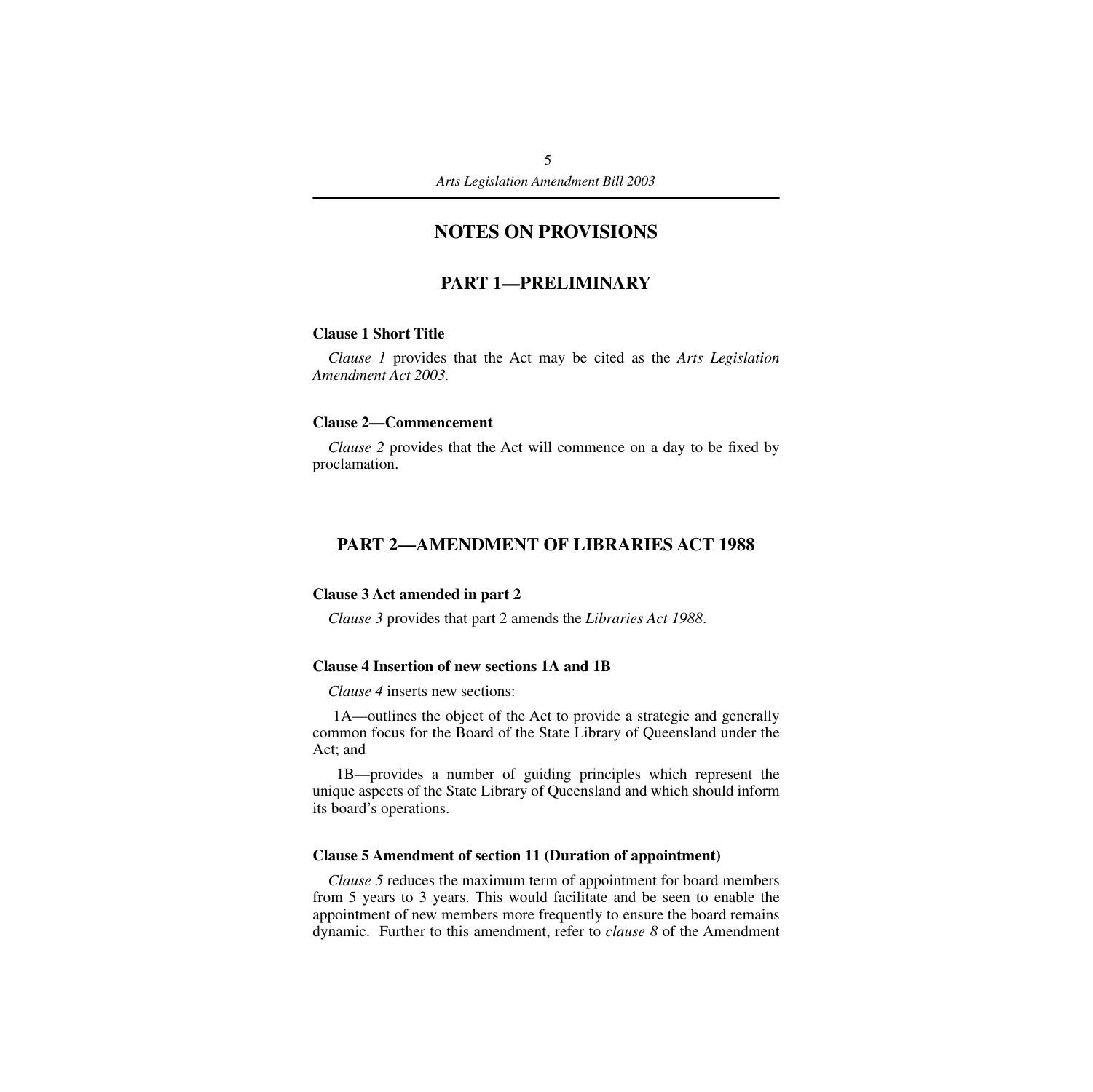Bill. The proposed shorter term of appointment will apply from the time when appointments are next made to the board. Existing terms of appointment should not be affected by this amendment.

### **Clause 6 Amendment of section 20 (Functions of board)**

*Clause 6* inserts new subsection 20(3) that requires the board to have regard to the object and guiding principles of the Act, in performing it functions. The object and guiding principles are outlined in new sections 1A and 1B.

### **Clause 7 Amendment of section 43 (Draft strategic and operational plans)**

*Clase 7:*

- amends the time for the board to submit draft strategic and operational plans to the Minister for the Minister's agreement from not later than 4 months before the start of each financial year to not later than 2 months before the start of each financial year. This revised deadline will aid the board in its planning because it allows it to prepare and finalise plans close to the start of the financial year;
- inserts new subsection 43(2) that requires the board to consult with the Minister in preparing the draft plans. This will afford the Minister an opportunity to make a strategic contribution in the development of these plans rather than this input occurring after the draft plans have been submitted; and
- renumbers subsections  $43(2)$  to  $(4)$  to  $43(3)$  to  $(5)$  following the insertion of the new subsection 43(2).

### **Clause 8 Insertion of new part 10**

After section 87, *clause 8* inserts Part 10 Transitional Provisions.

New section 88 provides a definition of commencement for new section 89.

Section 89 (1) indicates that the section applies to a person who was a member of the board immediately before the commencement. Section 89(2) allows the proposed shorter term of appointment to apply from the time when appointments are next made to the board and means that existing appointments will not be affected by this amendment.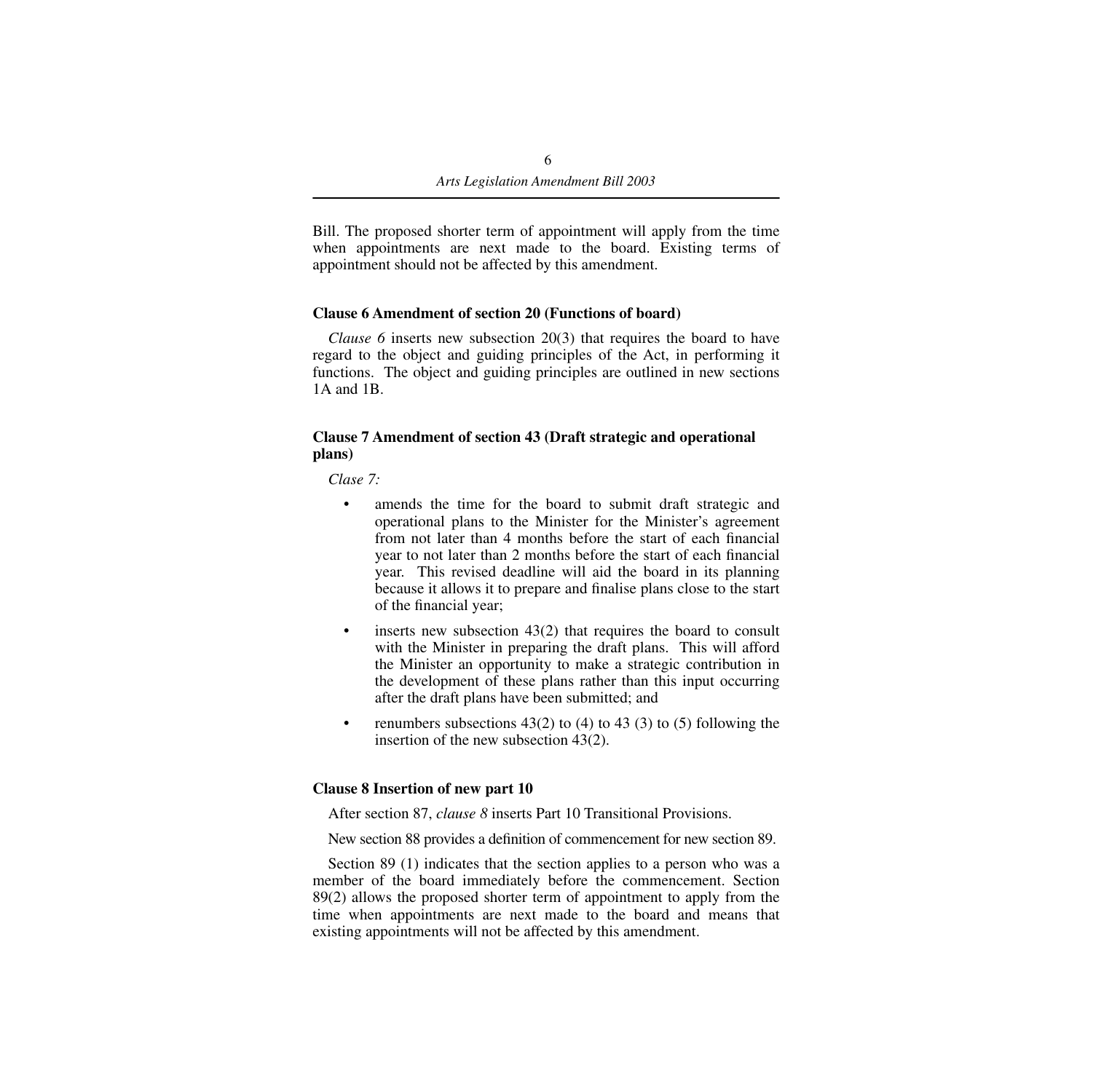# **PART 3—AMENDMENT OF QUEENSLAND ART GALLERY ACT 1987**

#### **Clause 9 Act amended in part 3**

*Clause 9* provides that part 3 amends the *Queensland Art Gallery Act 1987.*

#### **Clause 10 Insertion of new sections 1A and 1B**

*Clause 10* inserts new sections:

 1A—outlines the object of the Act to provide a strategic and generally common focus for the Board of the Queensland Art Gallery under the Act; and

 1B—provides a number of guiding principles which represent the unique aspects of the Queensland Art Gallery and which should inform its board's operations.

### **Clause 11 Amendment of section 10 (Duration of appointment)**

*Clause 11* reduces the maximum term of appointment for board members from 5 years to 3 years. This would facilitate and be seen to enable the appointment of new members more frequently to ensure the board remains dynamic. Further to this amendment refer to *clause 14* of the Amendment Bill. The proposed shorter term of appointment will apply from the time when appointments are next made to the board. Existing terms of appointment should not be affected by this amendment.

#### **Clause 12 Amendment of section 19 (Functions of board)**

*Clause 12* inserts the words 'including by' at section 19 (1) (b) instead of the word 'by' to clarify that the list of activities to be undertaken by the board at  $19(1)$  (b) (i), (ii), (iii) and (iv) are not intended to be exhaustive.

*Clause 12* also inserts new subsection 19(3) that requires the board to have regard to the object and guiding principles of the Act, in performing its functions. The object and guiding principles are outlined in new sections 1A and 1B.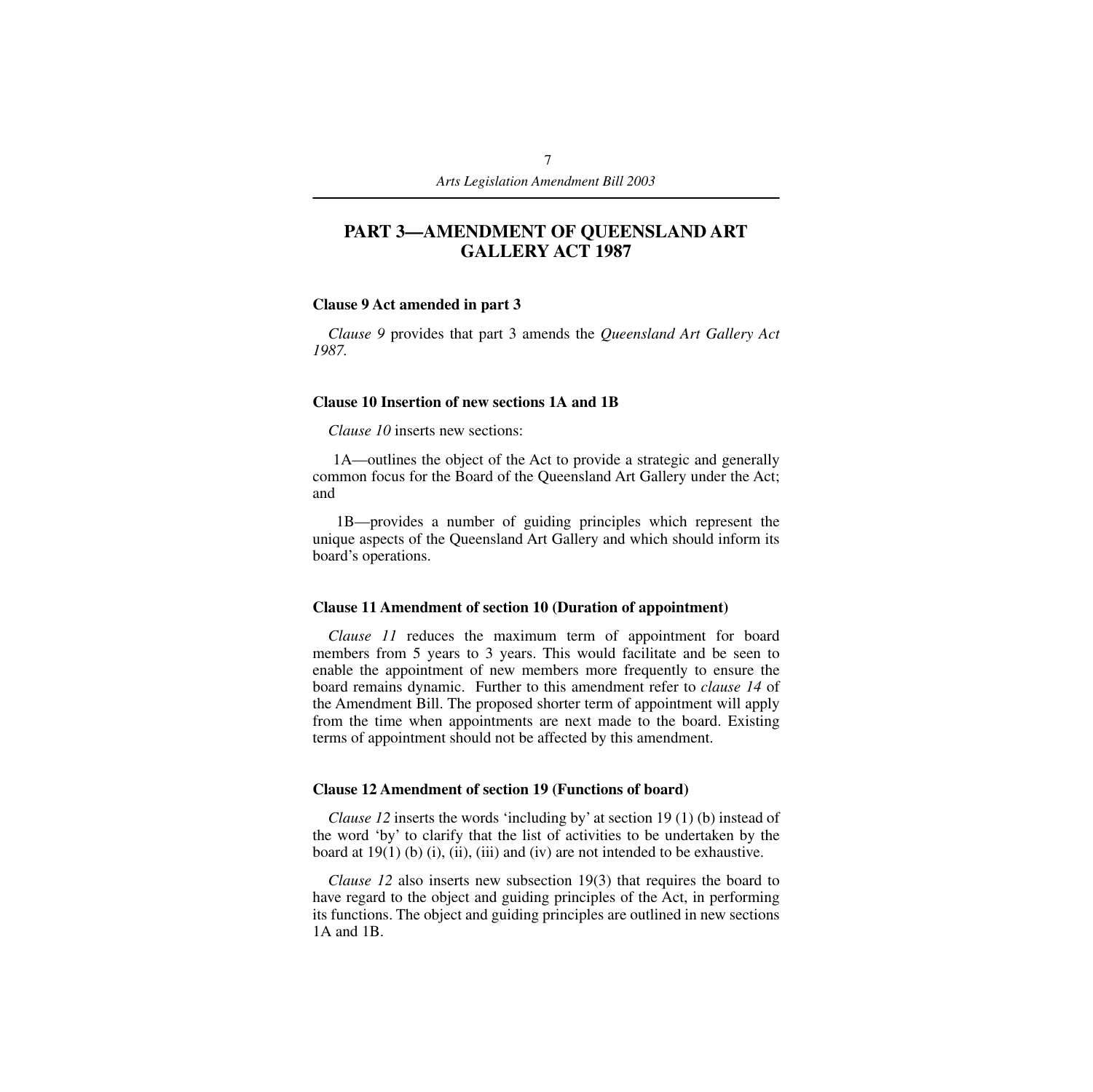### **Clause 13 Amendment of section 43 (Draft strategic and operational plans)**

*Clause 13:*

- amends the time for the board to submit draft strategic and operational plans to the Minister for the Minister's agreement from not later than 4 months before the start of each financial year to not later than 2 months before the start of each financial year. This revised deadline will aid the board in its planning because it allows it to prepare and finalise plans close to the start of the financial year;
- inserts a new subsection  $43(2)$  that requires the board to consult with the Minister in preparing the draft plans. This will afford the Minister an opportunity to make a strategic contribution in the development of these plans rather than this input occurring after the draft plans have been submitted; and
- renumbers subsections  $43(2)$  to  $(4)$  to  $43(3)$  to  $(5)$  following the insertion of the new subsection 43(2).

## **Clause 14 Insertion of new part 7**

After section 68, *clause 14* inserts Part 7 Transitional Provisions.

New section 69 provides a definition of commencement for new section 70.

Section 70(1) indicates that the section applies to a person who was a member of the board immediately before the commencement. Section 70(2) allows the proposed shorter term of appointment to apply from the time when appointments are next made to the board and means that existing appointments will not be affected by this amendment.

# **PART 4—AMENDMENT OF QUEENSLAND MUSUEM ACT 1970**

*Clause 15* provides that part 4 amends the *Queensland Museum Act 1970*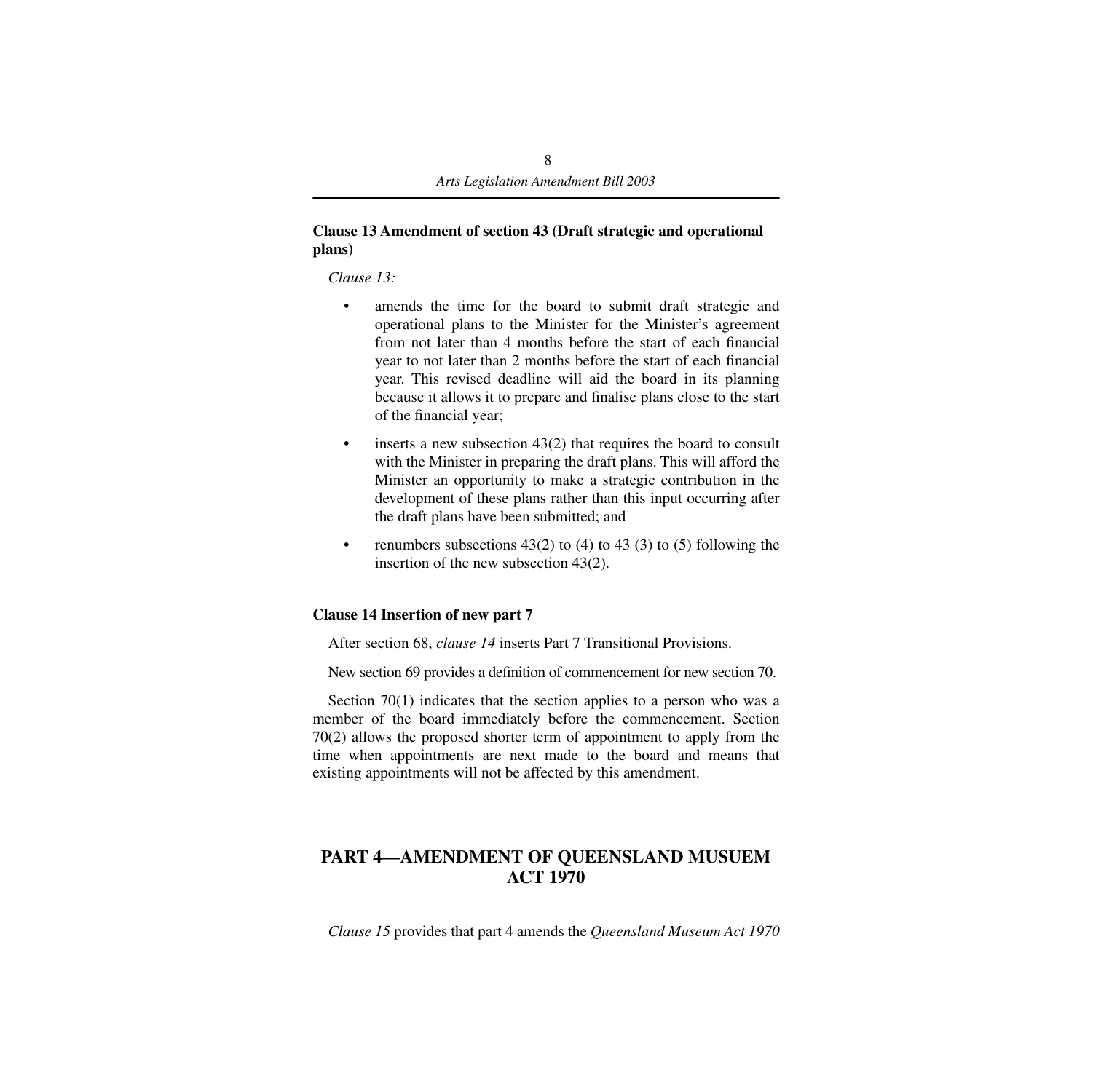### **Clause 16 Insertion of new sections 1A and 1B**

*Clause 16* inserts new sections:

 1A—outlines the object of the Act to provide a strategic and generally common focus for the board of the Queensland Museum under the Act; and

 1B—provides a number of guiding principles which represent the unique aspects of the Queensland Museum and which should inform its board's operations.

### **Clause 17 Amendment of section 10 (Duration of appointment)**

*Clause 17* reduces the maximum term of appointment for board members from 5 years to 3 years.This would facilitate and be seen to enable the appointment of new members more frequently to ensure the board remains dynamic. Further to this amendment refer to cla*use 21* of the Amendment Bill. The proposed shorter term of appointment will apply from the time when appointments are next made to the board. Existing terms of appointment should not be affected by this amendment.

### **Clause 18 Amendment of section 12 (Functions of board)**

*Clause 18:*

- replaces the words 'as a museum of general science' with the words 'as a museum for science, the environment and human achievement' to more closely reflect the vision and strategic direction of the Queensland museum; (at section 12 (1)(b))
- replaces the words 'the promotion of' in the context of scientific and historical research with 'carrying out or promoting' to ensure that the Queensland Museum has the legislative authority to undertake original research; (at section  $12(1)$  (b)(ii))
- removes section  $12(1)(d)$  which related to the management, operation and control of the aerodrome at Coomera. This function is no longer applicable with the imminent sale of this property;
- renumbers functions and amends references following the removal of section  $12(1)(d)$ ;
- replaces subsection 12 (2) with a new subsection that reflects the amendment to subsection  $12(1)(b)(ii)$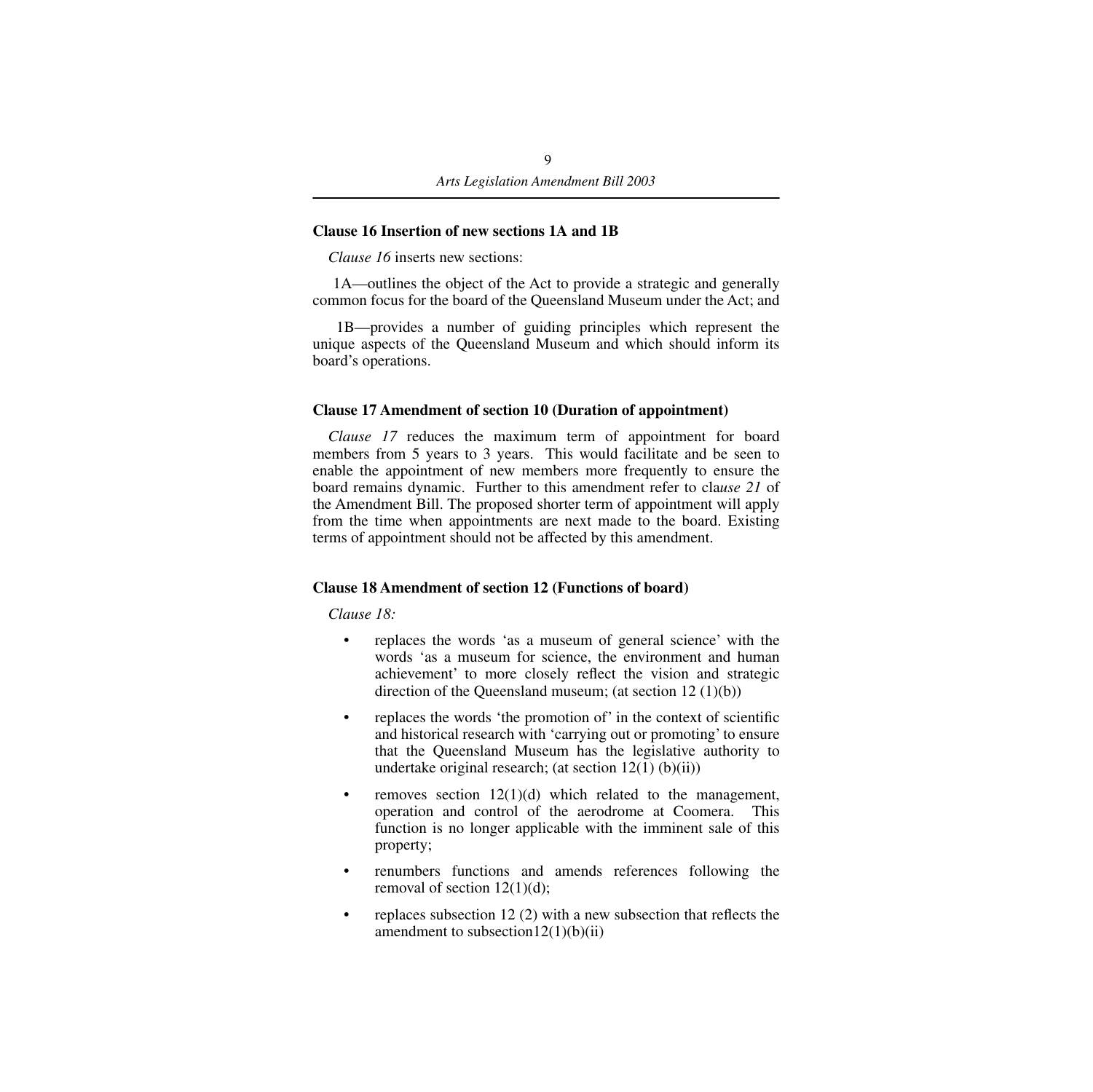• inserts new subsection 12(4) that requires the board to have regard to the object and guiding principles of the Act, in performing its functions.

### **Clause 19 Amendment of section 45 (Draft strategic and operational plans)**

*Clause 19:*

- amends the time for the board to submit draft strategic and operational plans to the Minister for the Minister's agreement from not later than 4 months before the start of each financial year to not later than 2 months before the start of each financial year. This revised deadline will aid the board in its planning because it allows it to prepare and finalise plans close to the start of the financial year;
- inserts new subsection 45(2) that requires the board to consult with the Minister in preparing the draft plans. This will afford the Minister an opportunity to make a strategic contribution in the development of these plans rather than this input occurring after the draft plans have been submitted; and
- renumbers subsections  $45(2)$  to (4) following the insertion of the new subsection 45(2).

### **Clause 20 Amendment of section 56 (Delegation by Minister)**

*Clause 20* amends the numbering to reflect the previous amendment of section 12.

### **Clause 21 Insertion of new part 7**

After section 69, *clause 21* inserts Part 7 Transitional Provisions.

New section 70 provides a definition of commencement for new section 71.

Section 71(1) indicates that the section applies to a person who was a member of the board immediately before the commencement. Section 71(2) allows the proposed shorter term of appointment to apply from the time when appointments are next made to the board and means that existing appointments will not be affected by this amendment.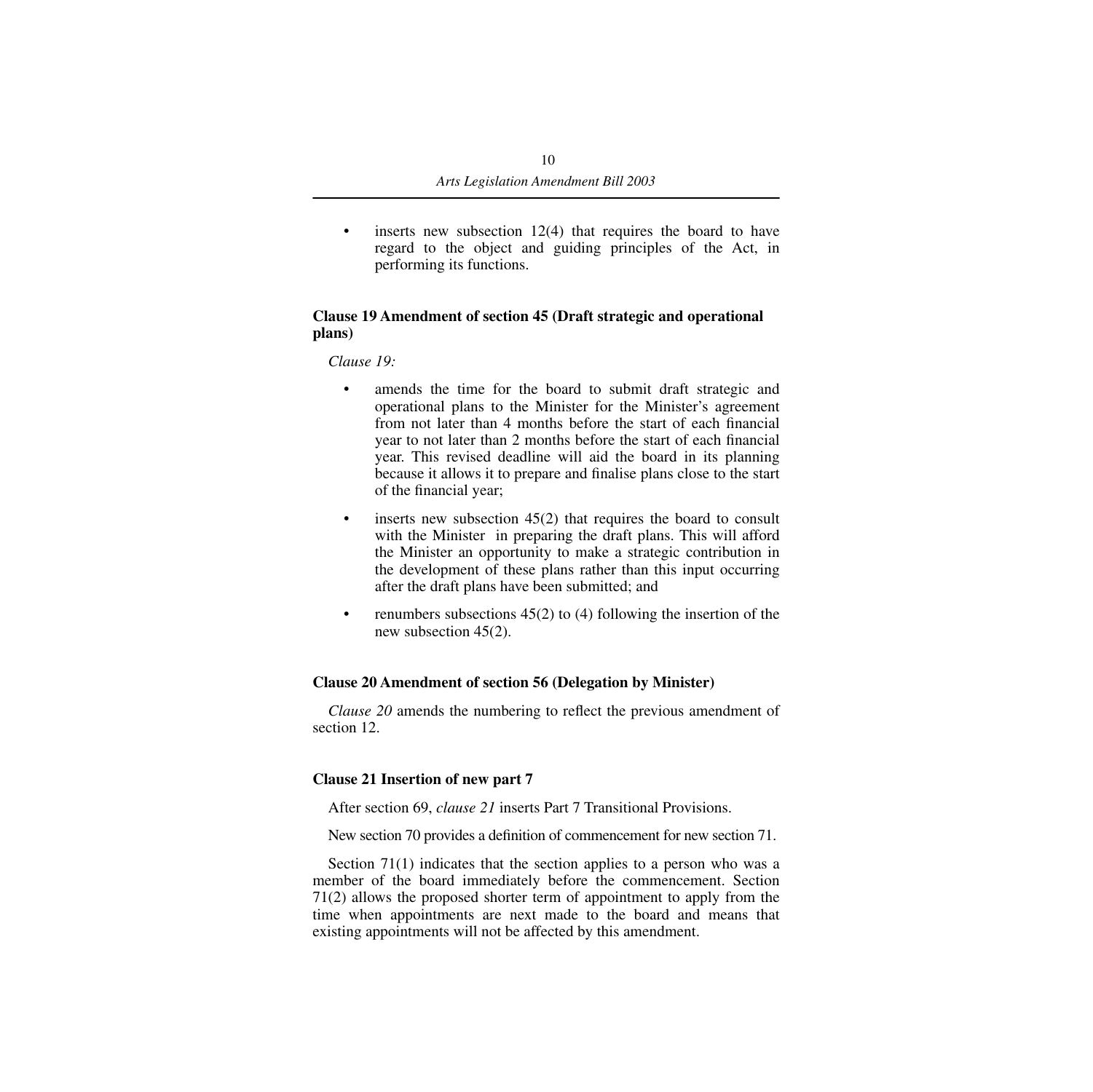## **PART 5—AMENDMENT OF** *QUEENSLAND PERFORMING ARTS TRUST ACT 1977*

#### **Clause 22 Act amended in part 5**

*Clause 22* provides that part 5 amends the *Queensland Performing Arts Trust Act 1977*

#### **Clause 23 Insertion of new sections 1A and 1B**

*Clause 23* inserts new sections:

 1A—outlines the object of the Act to provide a strategic and generally common focus for the board of the Queensland Performing Arts Trust under the Act; and

 1B—provides a number of guiding principles which represent the unique aspects of the Queensland Performing Arts Trust and which should inform its board's operations.

#### **Clause 24 Amendment of section 2 (Definitions)**

*Clause 24* replaces the definition of "complex" with a definition of "centre" to reflect the change in references from Queensland Performing Arts Complex to Queensland Performing Arts Centre.

#### **Clause 25 Amendment of section 10 (Duration of appointment)**

*Clause 25* reduces the maximum term of appointment for trust members from 5 years to 3 years. This would facilitate and be seen to enable the appointment of new members more frequently to ensure the trust remains dynamic. Further to this amendment, refer to *clause 30* of the Amendment Bill. The proposed shorter term of appointment will apply from the time when appointments are next made to the trust. Existing terms of appointment should not be affected by this amendment.

#### **Clause 26 Amendment of section 12 (Functions of trust)**

*Clause 26* inserts new subsection 12(3) that requires the trust to have regard to the object and guiding principles of the Act in performing its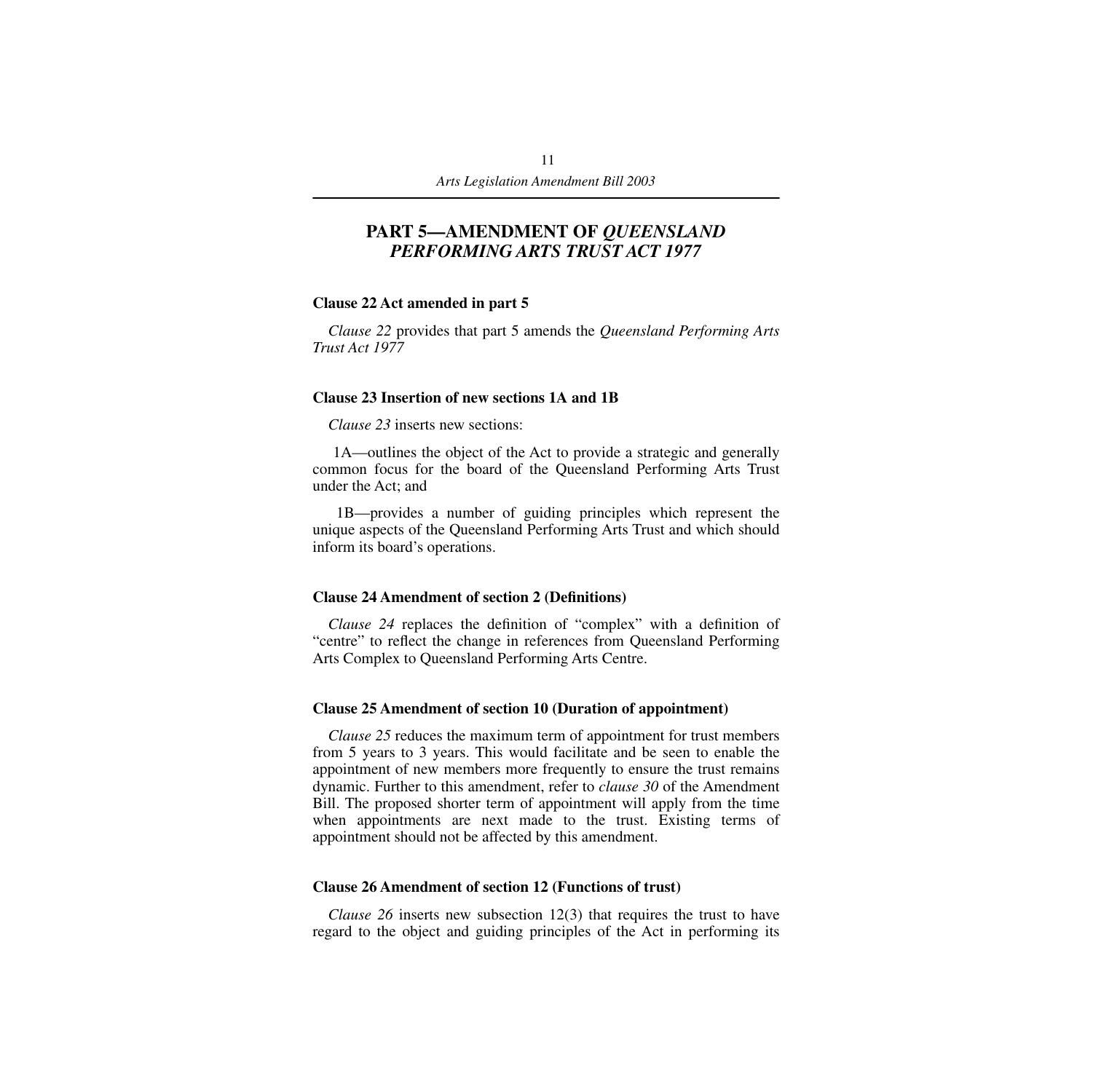functions. The object and guiding principles are outlined in new sections 1A and 1B.

### **Clause 27 Amendment of section 19 (Disposal of abandoned property)**

*Clause 27* replaces the word 'complex' with 'centre'.

### **Clause 28 Amendment of section 44 (Draft strategic and operational plans)**

*Clause 28*:

- amends the time for the trust to submit draft strategic and operational plans to the Minister for the Minister's agreement from not later than 4 months before the start of each financial year to not later than 2 months before the start of each financial year. This revised deadline will aid the trust in its planning because it allows it to prepare and finalise plans close to the start of the financial year;
- inserts a new subsection 44(2) that requires the trust to consult with the Minister in preparing the draft plans. This will afford the Minister an opportunity to make a strategic contribution in the development of these plans rather than this input occurring after the draft plans have been submitted;
- renumbers subsections  $44(2)$  to  $(4)$  to  $44(3)$  to  $(5)$  following the insertion of the new subsection 44(2).

### **Clause 29 Amendment of section 60 (Complex taken to be public place)**

*Clause 29* replaces the word 'complex' with 'centre'.

### **Clause 30 Insertion of new part 8**

After section 66, *clause 30* inserts Part 8 Transitional Provisions.

New section 67 provides a definition of commencement for new section 68.

Section 68 (1) indicates that the section applies to a person who was a member of the trust immediately before the commencement. Section 68(2) allows the proposed shorter term of appointment to apply from the time when appointments are next made to the trust and means that existing appointments will not be affected by this amendment.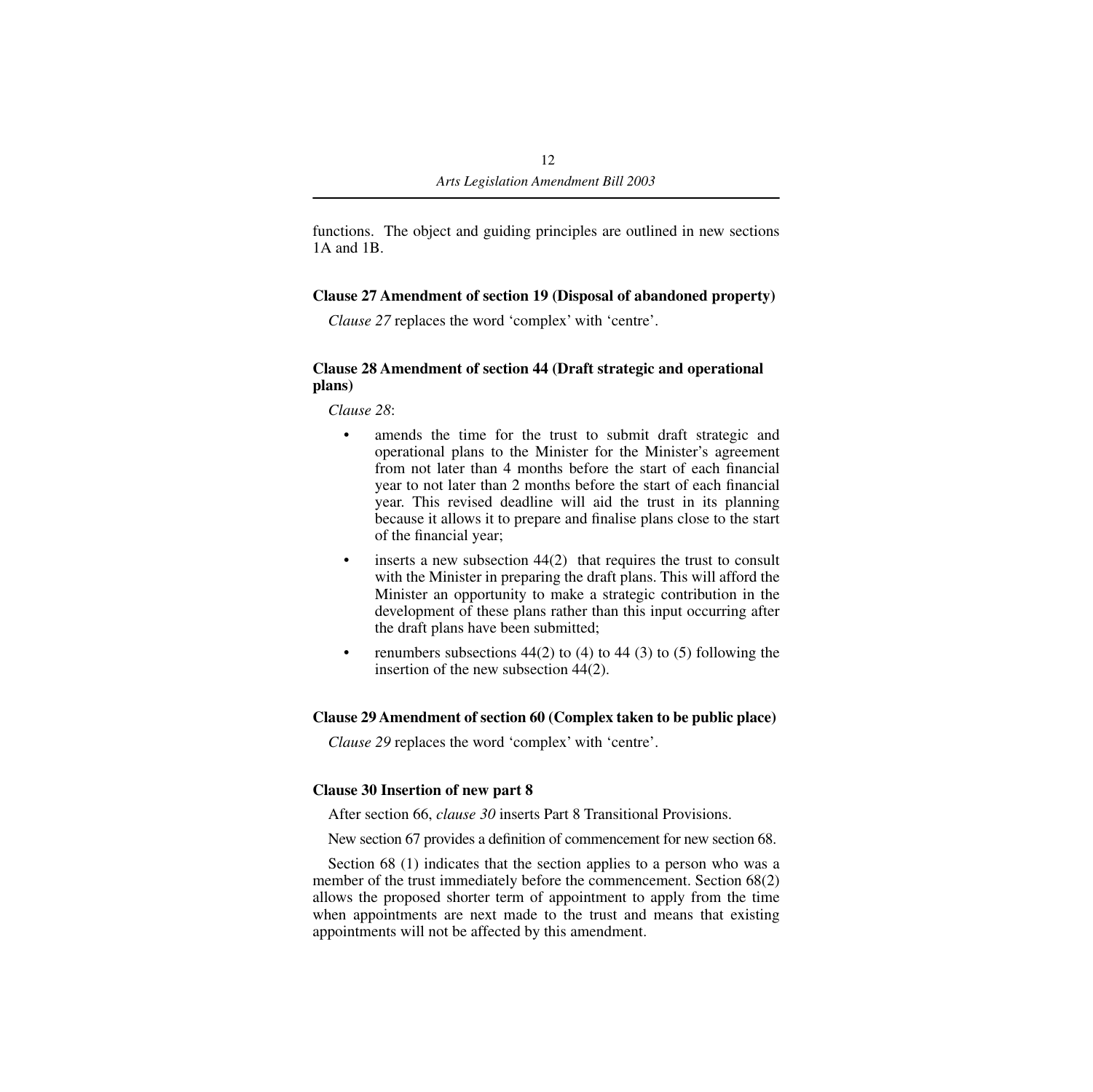# **PART 6—AMENDMENT OF** *ROYAL QUEENSLAND THEATRE COMPANY ACT 1970*

#### **Clause 31 Act amended in part 6**

*Clause 31* provides that part 6 amends the *Royal Queensland Theatre Company Act 1970*

#### **Clause 32 Amendment of title**

*Clause 32* removes the word 'Royal' from the title of the Act. For over 10 years the Company has not used the full title to trade, electing to refer to itself as the Queensland Theatre Company.

#### **Clause 33 Amendment of section 1 (Short title)**

Consistent with Clause 32, this clause removes the word "Royal" from the short title of the Act.

#### **Clause 34 Insertion of new sections 1A and 1B**

*Clause 34* inserts new sections:

 1A—outlines the object of the Act to provide a strategic and generally common focus for the board of the Royal Queensland Theatre Company under the Act; and

 1B—provides a number of guiding principles which represent the unique aspects of the Royal Queensland Theatre Company and which should inform its board's operations.

#### **Clause 35 Amendment of section 2 (Definitions)**

*Clause 35* inserts a definition of financial year referring to new section 40A. The financial year will be from 1 January to 31 December. This will provide clarity as to the theatre company's reporting period and deadline for submission of its annual report. *Clause 35* also removes the word "Royal" in the definition of "theatre company".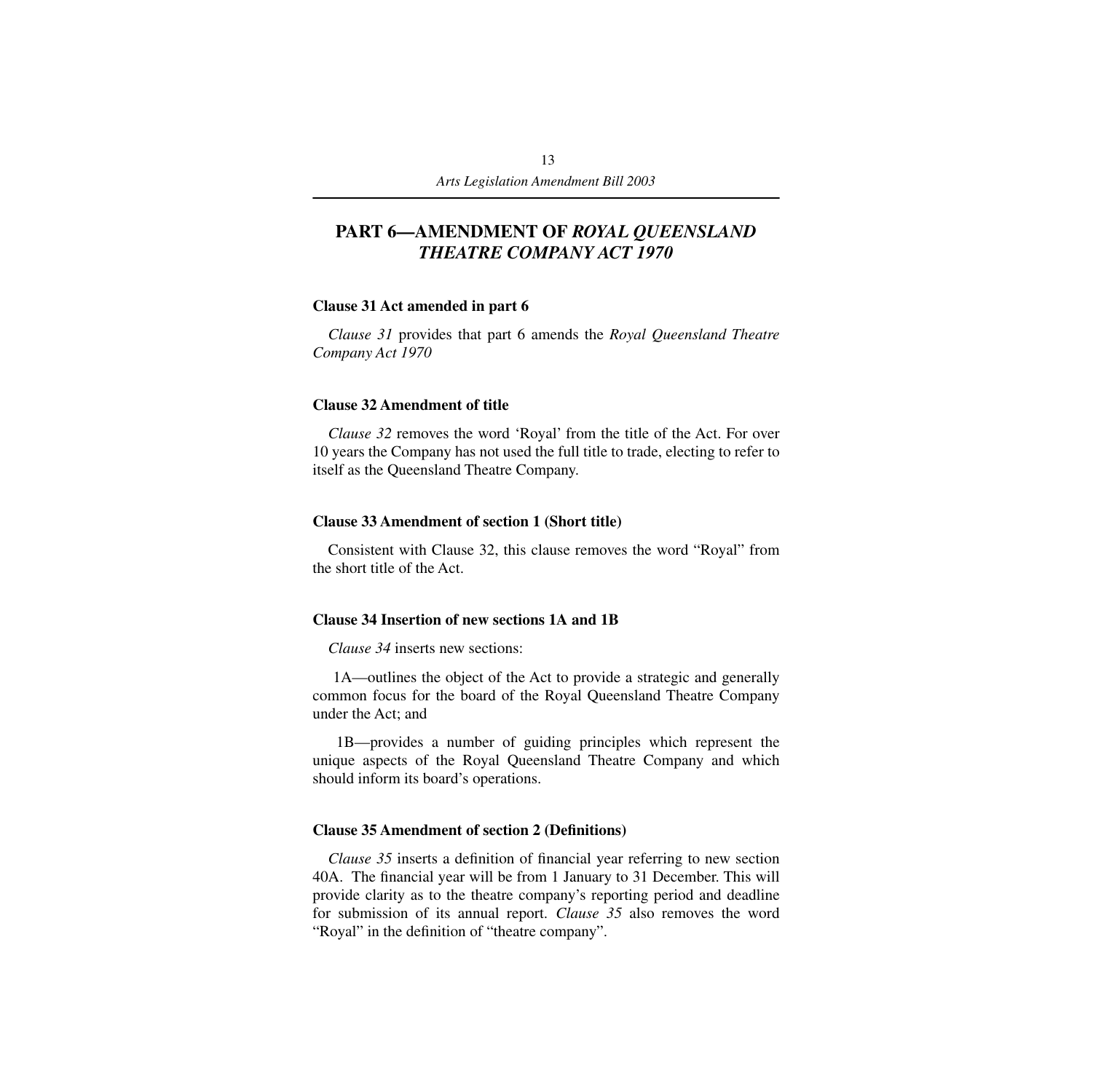### **Clause 36 Replacement of section 3 (Theatre company)**

*Clause 36* replaces section 3 with a new section that provides for the continued operation of the company even though the name has changed.

### **Clause 37 Amendment of section 10 (Duration of appointment)**

*Clause 37* reduces the maximum term of appointment for board members from 5 years to 3 years. This would facilitate and be seen to enable the appointment of new members more frequently to ensure the board remains dynamic. Further to this amendment, refer to *clause 42* of the Amendment Bill. The proposed shorter term of appointment will apply from the time when appointments are next made to the board. Existing terms of appointment should not be affected by this amendment.

### **Clause 38 Amendment of section 12 (Functions of the theatre company)**

*Clause 38* inserts new subsection 12(3) that requires the board to have regard to the object and guiding principles of the Act, in performing its functions. The object and guiding principles are outlined in new sections 1A and 1B.

### **Clause 39 Insertion of new section 40A**

*Clause 39* inserts a new section which provides that the financial year of the theatre company is from 1 January to 31 December. This provides clarity as to the theatre company's reporting period and deadline for submission of its annual report.

### **Clause 40 Amendment of section 44 (Draft strategic and operational plans)**

*Clause 40*:

amends the time for the board to submit draft strategic and operational plans to the Minister for the Minister's agreement from not later than 4 months before the start of each financial year to not later than 2 months before the start of each financial year. This revised deadline will aid the board in its planning because it allows it to prepare and finalise plans close to the start of the financial year;